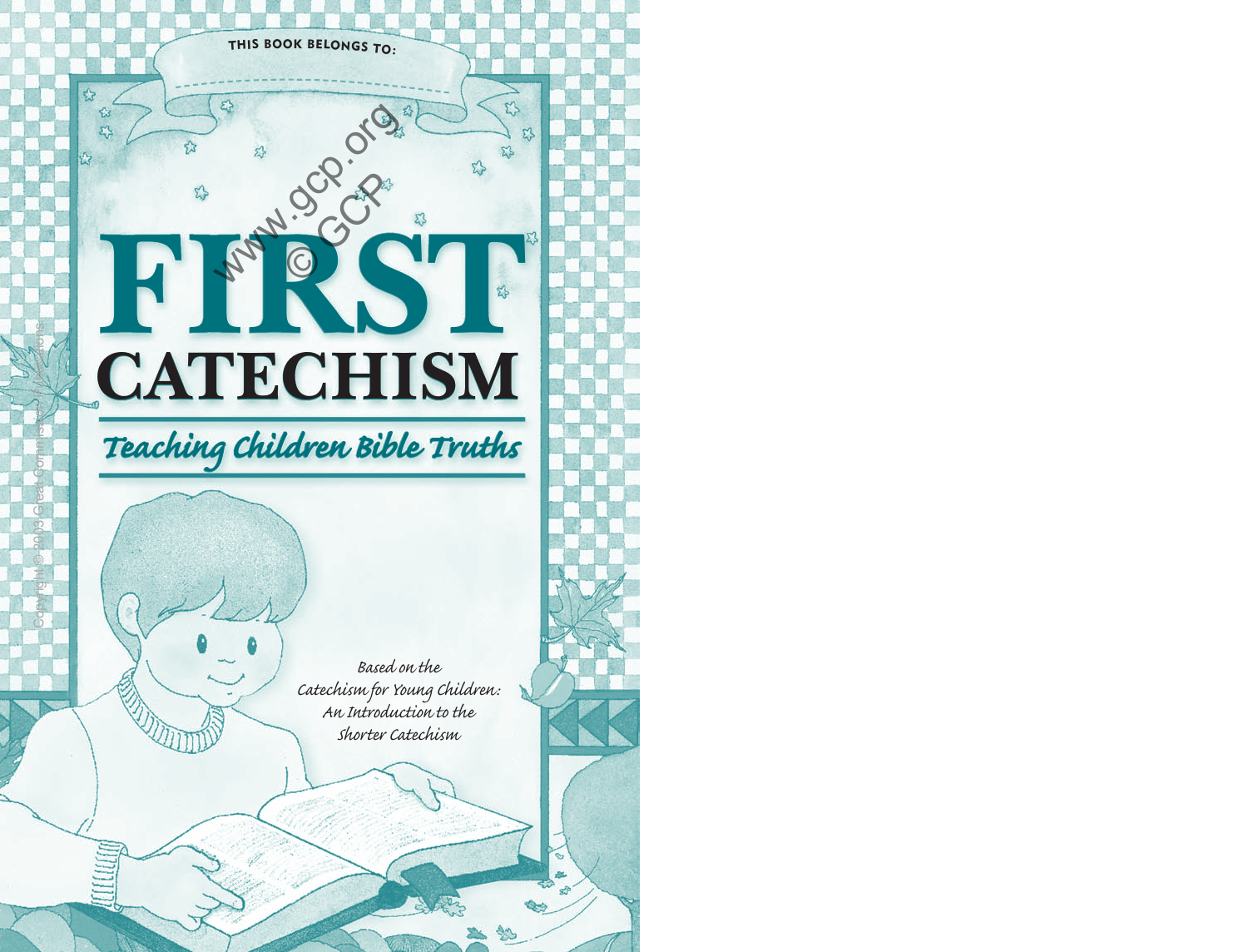#### Note to Parents and Teachers

The format of *First Catechism* has been designed to appeal to children. Larger page size, open layout, line drawings (for optional coloring) and ID page encourage them to "own" and use their personal copy of the catechism. Record recitation by using stickers and/or coloring the Q/A numbers. You may also use the section "Record of Achievement" at the back of this booklet. ppeal<br>
s (for<br>
" and<br>
" on by<br>
to use the s<br>
oklet Contact Cated<br>
Cated Contact Cated<br>
Cated Cated Cated Cated<br>
Cated Cated Cated Cated Cated Cated Cated Cated Cated Cated Cated Cated Cated Cated Cated Cated Cated Cated Ca

Great Commission Publications offers preschool and elementary curriculum based on *First Catechism*. To find out more, call GCP at 800-695-3387 or visit www.gcp.org/kidsquest.

Unless otherwise indicated, Scripture quotations are taken from the HOLY BIBLE, NEW INTERNATIONAL VERSION. Copyright © 1973, 1978, 1984, The International Bible Society. Used by permission of Zondervan Bible Publishers. Scripture quotations marked (NKJV) are taken from the New King James Version. Copyright © 1982 by Thomas Nelson, Inc. Used by permission. Scripture quotations marked (KJV) are taken from the King James Version. Scripture quotations from Proverbs 8:17, Psalm 7:11, Exodus 20:3–17, Matthew 6:9–13 and Matthew 19:14.

ISBN 0-934688-68-0

Graphic Design by Isa Williams Design Inc. Cover Illustration by Sherry Fissel Illustrations by Drew Rose

Copyright © 2003 by Great Commission Publications, Inc. Sixth Printing, 2009 Printed in USA



3640 Windsor Park Drive Suwanee, GA 30024-3897 800-695-3387 • www.gcp.org

Great Commission Publications is the joint publishing ministry of the Committee on Christian Education of the Orthodox Presbyterian Church and the Committee for Christian Education & Publications of the Presbyterian Church in America.

#### **PREFACE**

*First Catechism* is a primer on the Christian faith in general and the OReformed faith in particular. It is intended to be used with children, beginning at the earliest age feasible.

The structure and content are drawn from the *Catechism for Young Children,* originally published in 1840 by Joseph P. Engels. His work was an effort to introduce and simplify the concepts of the Shorter Catechism—one part of the Westminster Standards, which serve as the doctrinal foundation of Presbyterians worldwide.

In this adaptation, we have incorporated changes in vocabulary, grammar and the sequence of questions to make the catechism clearer and more accessible to young children. Where possible, the more personal first- or second-person pronouns are used.

Catechizing—systematic instruction using simple questions and answers—is a tried and effective tool for spiritual nurture. In the Presbyterian/Reformed tradition, this has been a common form for expressing and memorizing key elements of the Bible and our system of doctrine. The objective of *First Catechism* is to make that process work better and with greater dynamic impact in the lives of the learners.

Ideally, covenant children should begin learning the answers from *First Catechism* as they begin to talk. By so doing, they will add to their vocabulary the words that reflect biblical truth and especially the doctrines of grace. This will prepare them to take on a God-ward perspective toward themselves, God and his creation. It should be regarded as a steppingstone for young people to later study the Westminster Shorter Catechism.

*First Catechism* teaches children to know, love and serve God. Our prayer is that the fruit will be a desire in them to fulfill man's chief end—"to glorify God and enjoy him forever."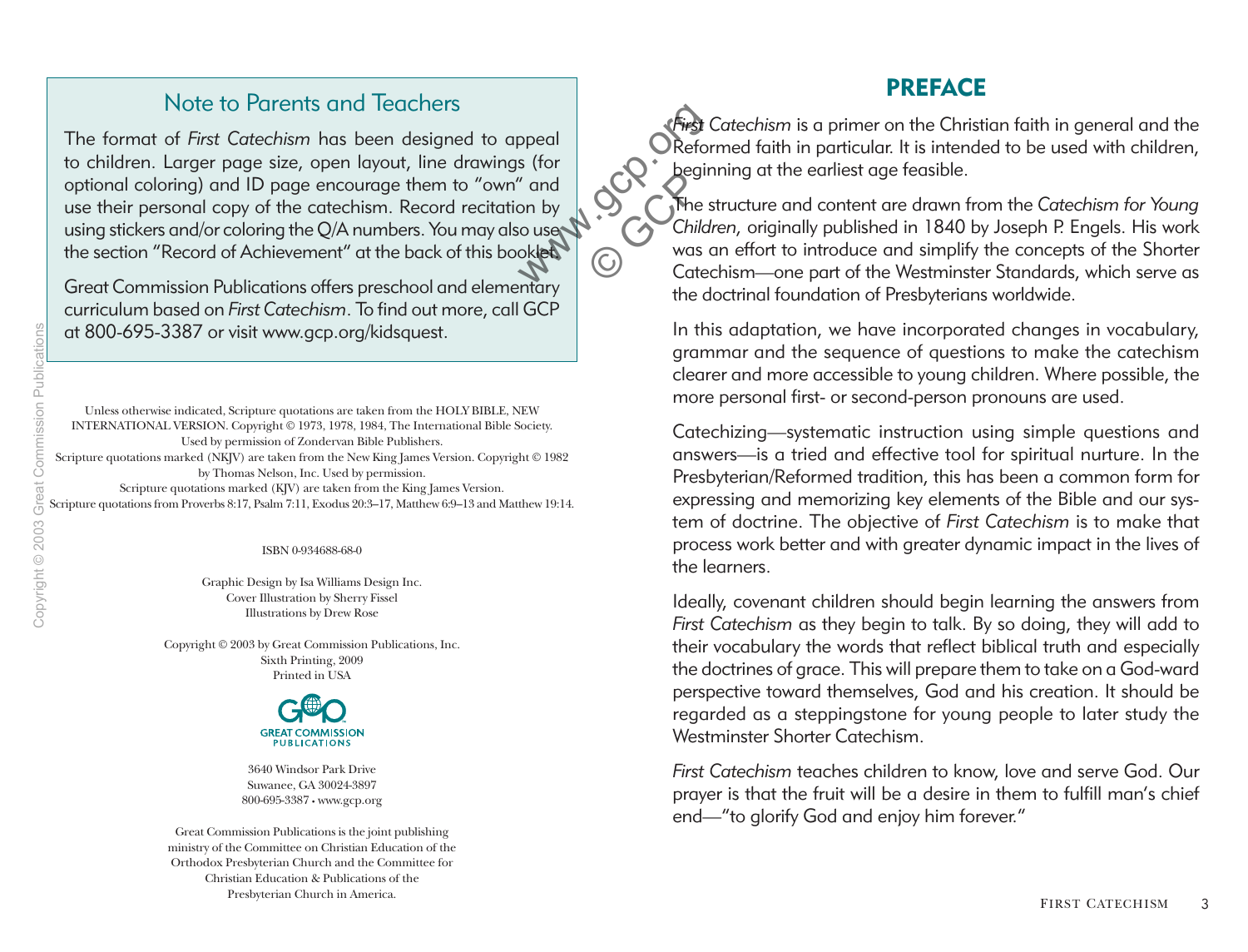

God made all things.

**Q. Who made you?** A. God.

# **Q. What else did God make?**

God made all things.

- **Q. Why did God make you and all things?**
- A. For his own glory.

# **Q. How can you glorify God?**

By loving him and doing what he commands.

# **Q. Why are you to glorify God?**

Because he made me and takes care of me.

#### **Q. Is there more than one true God?**

No. There is only one true God.

#### **Q. In how many Persons does this one God exist?**

A. In three Persons.